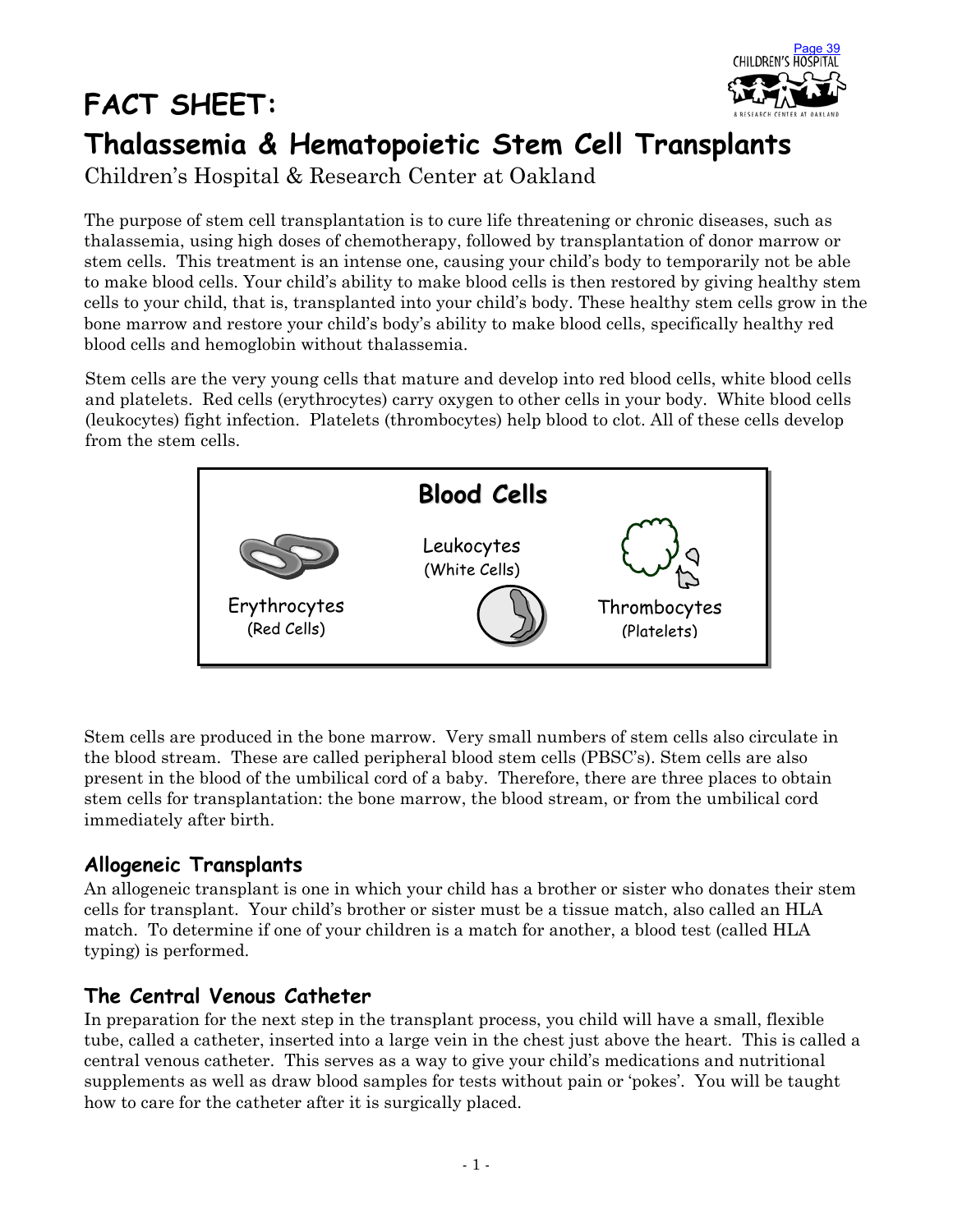## **Insertion of a Central Venous Catheter**

Children usually keep their central venous catheter in place for several months after transplant until transfusions and intravenous medications are no longer needed. The placement of the catheter is done in an operating room by a surgeon. Anesthesia (sedation) is used during catheter placement. A small incision (cut) called the "entrance site" is made on the neck or upper chest. A smaller cut or "exit site" is made lower on the chest. The catheter is guided under the skin from the exit to the entrance site. Then the catheter is passed into a large vein and advanced until it reaches the entrance to the right upper chamber of the heart. The whole procedure from start to finish takes approximately 45 to 90 minutes.



#### **Receiving Chemotherapy**

The next step in the transplant process is when your child will receive "conditioning" treatment. During this step your child will receive high-dose chemotherapy. The doses of chemotherapy are much higher and potentially more effective than the doses other child would receive for treating illnesses such as cancer. The conditioning therapy kills rapidly dividing cells, including marrow cells. The marrow cells are an important part of the your child's natural defense, called the immune system. Your child's immune system helps fight infections and also, recognizes cells that are not genetically identical to them.

On occasion, radiation may also be administered to your child's body in preparation for transplantation.

## **Side Effects of Conditioning**

Symptoms such as nausea, vomiting, and mouth sores, which are related to receiving chemotherapy can make this phase an uncomfortable experience. Perhaps the most uncomfortable side effect begins a few days after conditioning. Your child's mouth may become very sore with a condition called oral mucositis (mouth sores). It is a temporary condition**,** which begins to heal with the production of white cells from the new, transplanted stem cells. It is important to follow through with treatments that promote healing and relieve symptoms, such as frequent mouth rinses.

Chemotherapy also causes hair loss, starting approximately five to ten days after treatment begins. Hair usually starts to grow back in several weeks.

Side effects associated with the specific chemotherapy prescribed for your child will be discussed prior to your child receiving them. We have available many medications and other treatments to prevent and manage these symptoms.

#### **The Transplant Day**



Although the infusion of stem cells is usually a brief and uncomplicated procedure, it is a major event. Children and family members often celebrate this day as a special occasion.

The stem cell infusion transplant takes place after your child has completed the conditioning treatment. The stem cells that were collected from the donor are

placed in bags that look very much like those used for blood transfusions.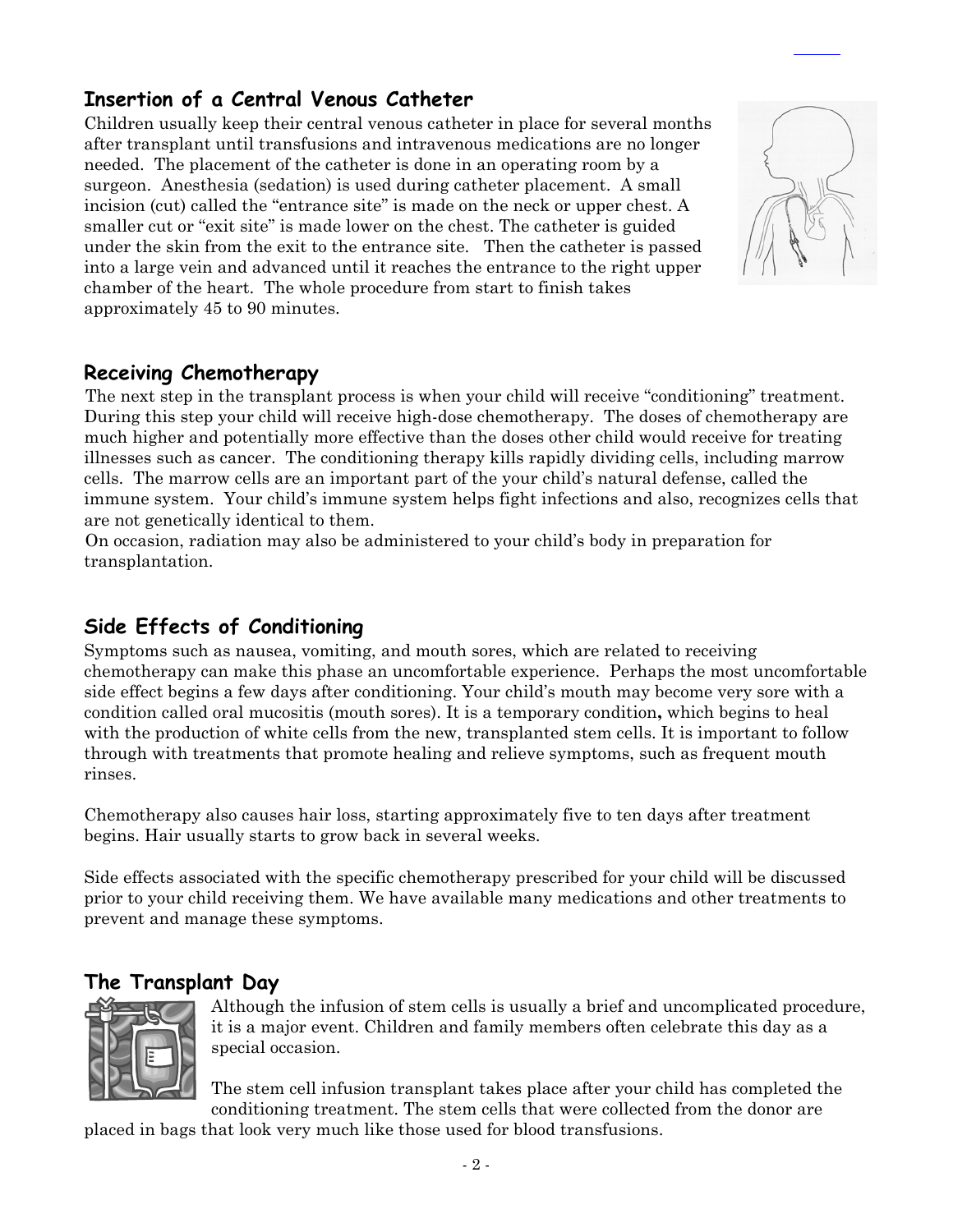Your child will receive these cells intravenously through the central venous catheter. During the infusion of stem cells your child will rest in bed and can read, watch television or visit with family or friends. Side effects of the stem cell infusion are uncommon and if they occur generally are mild. Some children experience nausea, vomiting, shortness of breath, flushing, chills, or mild fever.

## **Engraftment**

Once transplanted, it takes several weeks for the stem cells to re-grow (engraft) in your child's marrow space, and eventually produce red cells, white cells and platelets. During this time, your child is at risk for several complications and will need to remain in the hospital. We will expect to see signs that the new stem cells are growing (engrafting) and beginning to produce blood cells three to four weeks after the transplant. Often the first sign of engraftment is a rising white blood cell count. Frequent blood counts are done to monitor the progress of the new stem cells.

Until the new cells engraft, your child is very susceptible to infection because of a lack of white blood cells. Bleeding may occur because platelets are low and your child may feel very fatigued from a low red blood cell count. The transplant doctors will prescribe transfusions of platelets to prevent bleeding and red cells to prevent anemia. Despite fatigue, it is important for your child to keep active as it may prevent complications. We will encourage your child to participate in daily routines for hygiene, play, exercise, and health care activities. If your child is not able to eat and drink during this time, we can provide nutritional support until your child can eat and drink adequately.

#### **Complications**

- **Viral, bacterial and fungal infections** can be serious problems after a transplant. The greatest period of risk for developing these complications occurs during the first three months after transplant. Most infections can be treated successfully with antibiotics.
- **Preumonia** is another complication that may occur in the first months after transplant. Your child will have regular chest x rays and we will watch for early signs of pneumonia.
- **Veno-occlusive disease (VOD)** is a complication in which the liver's job of removing waste products from the body is impaired. It is most likely to occur during the first month after transplant. It most cases it will resolve with time and natural healing.
- In addition, there is a risk of **organ failure**, including failure of the heart, kidney, lung, brain, liver or other parts of the body. This risk is increased in children who already have had intensive chemotherapy and/or radiation therapy prior to coming for transplant.

## **Graft versus Host Disease**

**Graft-versus-host disease (GVHD)** is a complication that occurs after allogeneic transplants. As the transplanted stem cells start growing, they may recognize your child's body as foreign. The new cells (the graft) may attack some of your child's organs such as the skin, gastrointestinal tract or liver (the host). This is **acute** GVHD, the form that can occur shortly after transplant. **Chronic** GVHD is another form that can begin as early as three months after transplant. Medications can be given to prevent and treat GVHD.